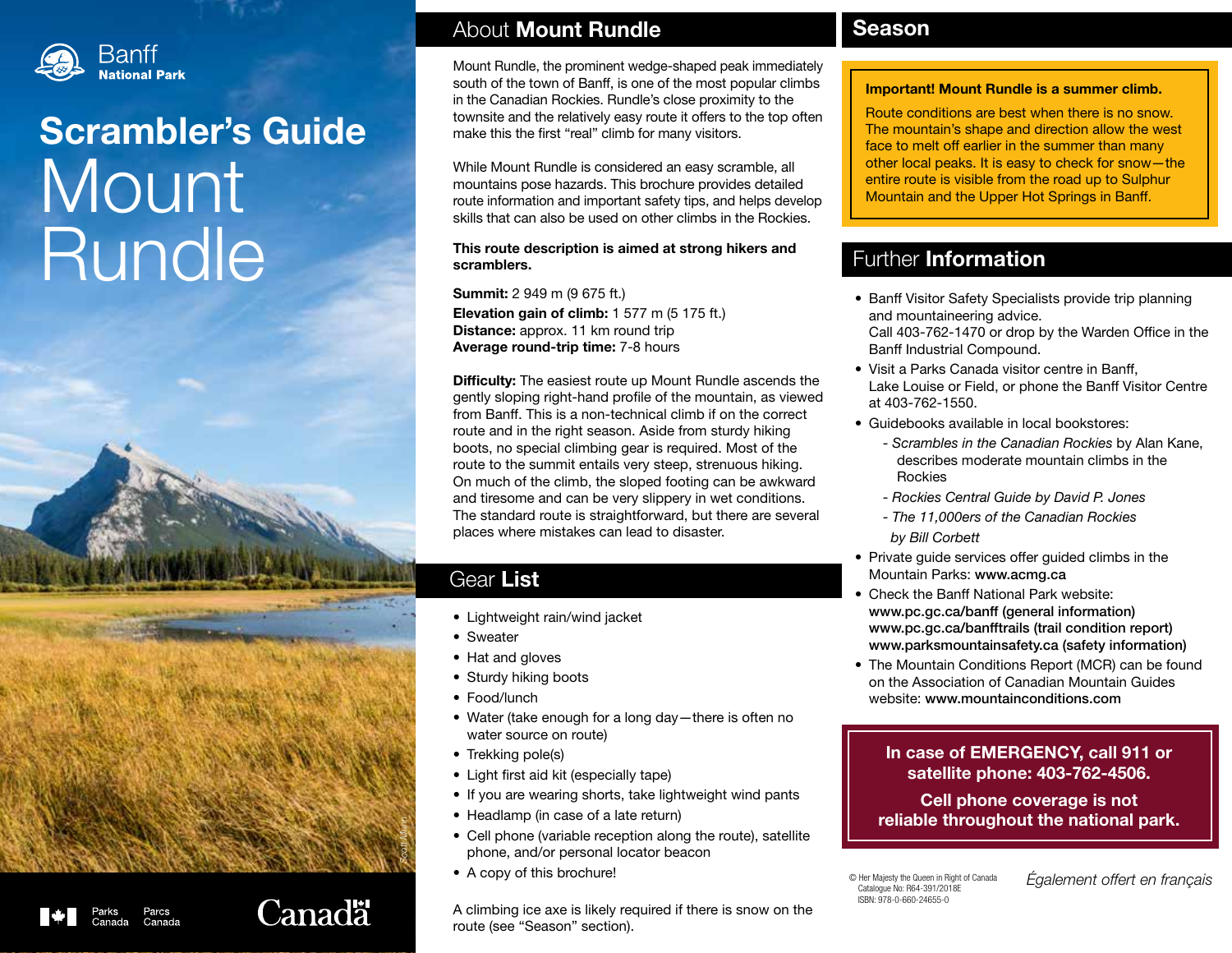### Climbing and Safety Tips

1. Tell a friend – Always leave a detailed trip plan with a reliable person. Include trip destination, expected time of return, vehicle description, license plate number, parking location and the Banff Dispatch phone number: 403-762-1470.

2. Turn-around time – Plan the trip with enough time to return home before dark. Turn back at a set time regardless of whether or not the summit was reached.

3. Stay together – Parties that split up are one of the most common causes of problems that result in need for assistance. If your party must separate, make specific arrangements to reconnect.

4. Weather – Mountain weather changes quickly. It often snows here in the summer! Climbing a 2 900 m peak is the same as travelling to a different latitude and it could feel like winter. No matter what the forecast says, always carry a backpack with protective clothing—see "Gear List".

5. Take lots of water – The west slopes of Mount Rundle dry off early in the summer.

6. A matter of perspective – The further you stand back from a mountain, the more you can see. For a better view of the entire climb, study the route from a distance wherever possible. For Mount Rundle, the road to Sulphur Mountain and the Upper Hot Springs is perfect for this.

7. Look back – After a long day, the way down always appears different. While ascending the route, make a conscious effort to look back and memorize landmarks for the way down. This is especially important on Mount Rundle for the return section to the hiking trail on the descent. See [look back] reminders in route description.

8. **Descent** – Descend by the same route you climbed. Changing the line of the descent route by even a few degrees at the top of a mountain can lead you to totally unfamiliar terrain by halfway down.

9. Avoid shortcuts - Stay on route! Shortcuts in the mountains can lead to serious accidents, and have done so on Mount Rundle (see  $X$  symbol on route description photo).

10. Lightning – Summer electrical storms are common in the mountains. Lightning strikes and associated ground currents can be deadly. Lightning storms often occur on warm afternoons, and strikes are most likely to hit peaks, ridges, and prominent objects, such as climbers, on open slopes.

#### If you hear an approaching thunderstorm:

Descend immediately to the safety of lower elevations.

#### If caught in an exposed area by a thunderstorm:

- Go to a spot away from any dangerous drop-off.
- Crouch down so your head is below the surrounding terrain.
- Sit on your pack at a distance from any metal belongings.
- Keep your feet together and try not to touch the ground with any other parts of your body.
- Do not shelter under overhanging rocks or caves in an electrical storm. The current will pass through you as it grounds through the rock above and below.

### **EMERGENCIES**

#### Out overnight

If, for any reason, your party is detained, be prepared to spend at least one night out (always carry spare clothing and high-energy food). Summer nights at altitude can be cold and uncomfortable, but are seldom life-threatening. If someone is injured, focus most of the group's resources on conserving that person's warmth and energy until help arrives.

#### **Accidents**

- If a serious accident occurs, respond with care—do not rush.
- Stabilize the injured person. Take measures to protect them from further danger. Provide them with shelter.
- If medical evacuation is required, call the emergency numbers below or send a person for help. Ideally, have someone remain at the scene to care for the patient. If you have a cellular phone, try it!
- Ensure the reporting person has all necessary information (exact location of patient, nature of injury and time of accident), and remembers details like car keys.

#### In Banff National Park, the **EMERGENCY NUMBER** is:

- 403-762-4506 (24hrs emergency only)
- or call 911 (request help for a mountain emergency in Banff National Park from Parks Canada's mountain rescue team)



## **Trailhead**

The trailhead for Mount Rundle is located near the Spray River bridge on the road to the Bow Falls viewpoint and the Banff Springs Golf Course. Park at the Bow Falls Dayuse Area. Also accessible by an easy 20-minute walk from downtown Banff.

Walk across the bridge. Follow the Golf Course Road 350 m to the Spray River East trailhead kiosk on the right. Go past the kiosk and head 100 m west on the dirt trail. Take the east-most trail that branches left up the hill at the Spray River Trail sign. (Note: This is not the trail along the shore of the Spray River.) Follow the Spray River East trail for 600 m to the Mount Rundle Trail junction on the left.

The route description in this brochure starts at this point.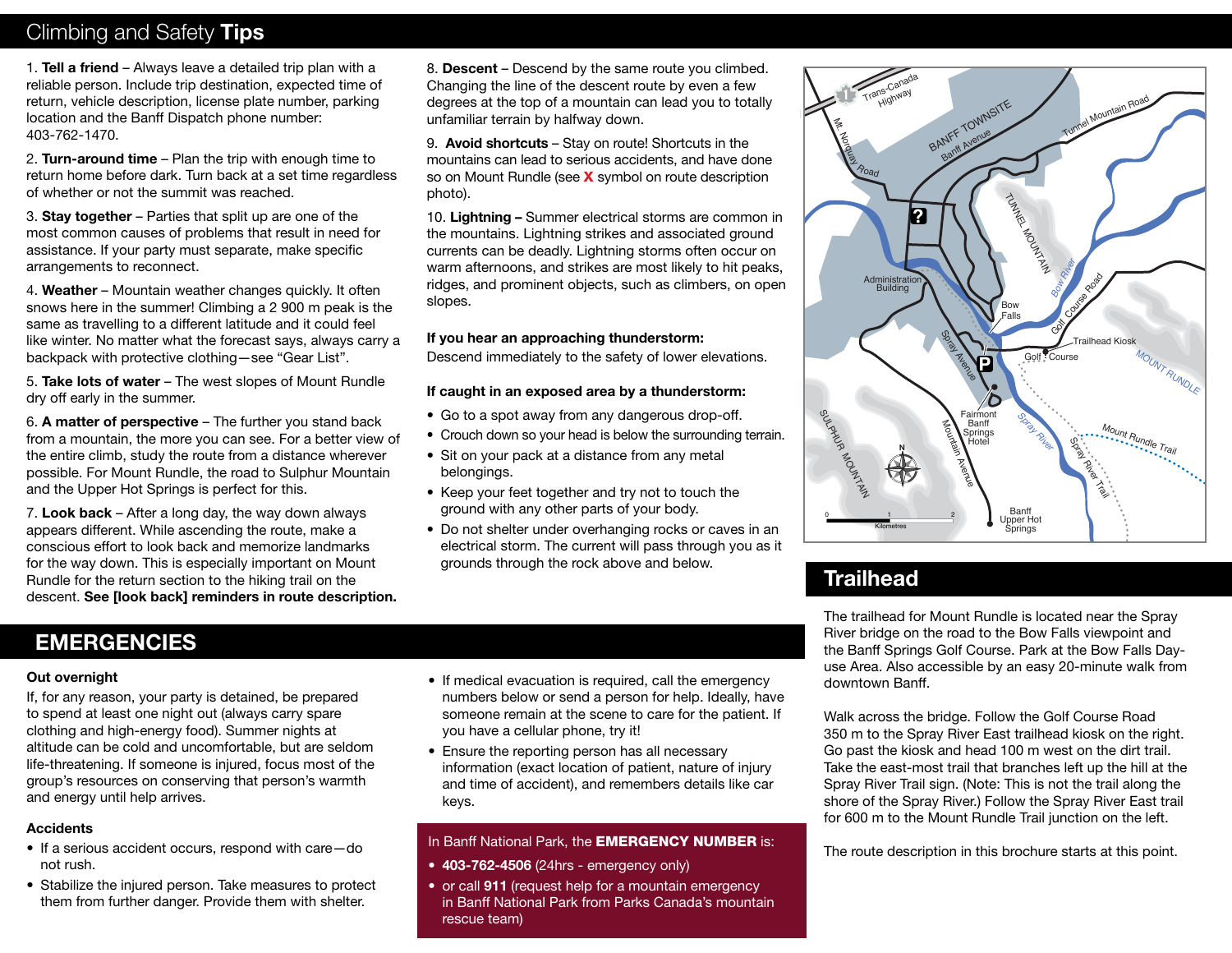